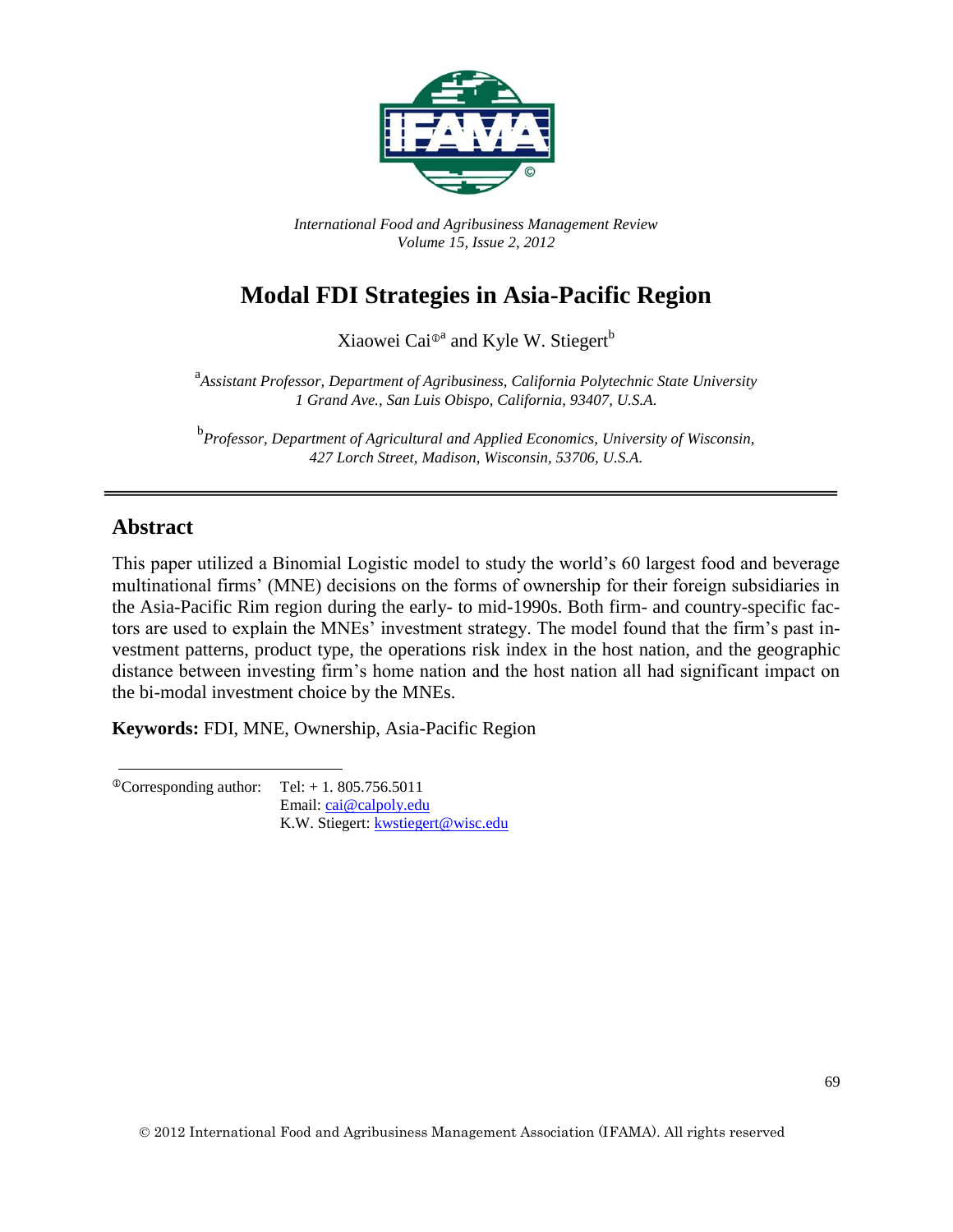### **Introduction**

Multinational enterprises (MNE) look to foreign direct investment (FDI) as a potential way to secure success in the world market for a variety of reasons. They may use FDI to accrue rents associated with a first-mover advantage, i.e., economies of scale, technologies, marketing, transportation, distribution, reputation, and brand development. They may use FDI to avoid excessive import tariffs or to receive preferential tax treatment or investment incentives by producing and marketing goods in a host nation. They may also use FDI to have influence in the political arena of a host nation or to seek stable access and internal pricing of hard-to-attain raw inputs (Stiegert and Schultz 2002).

During the early- and mid-1990s, FDI in all industries was increasing rapidly in the Asia-Pacific region. From 1990 to 1996, the total FDI inflow in the Asia-Pacific Rim nearly tripled, and the region became the world's second largest FDI inflow area (after the EU) (UNCTAD 1999). The rapid growth of FDI in the Asia-Pacific region was partly due to the high GDP growth rate, dynamic demographic trends and low labor cost in many of the developing countries (Tozanli 2005). Specifically in the food and agribusiness industry, from 1987 to 1996, Asia-Pacific Rim region appeared to have become a newly emerging region for hosting the world's largest agribusiness MNEs. The number of subsidiaries of the world's 100 largest food and beverage MNEs in this region almost doubled (Agrodata 1998).

This study seeks to develop a greater understanding of the investment strategies made by these companies. We use a unique dataset of modal FDI activity in the Asia-Pacific region by the world's largest 100 food and beverage firms from 1987 to 1996. The underlying model was structured to address the following questions: How do political and economic stability, and socio-cultural factors influence firms' modal investment decisions? Do the past investments of these firms into and within the Asia-Pacific region influence their decision about the FDI mode? How do firms' revenue growth rate and product type influence their FDI patterns? We model the firm's choice of a partial-control versus full-control mode of investment, and estimate the influence of firm- and country-specific factors that influence the choice. Results from the Binomial Logistic regression show that firm's past investment pattern, product type, the operations risk index in the host nation, and the geographic distance between investing firm's home nation and host nation all had significant impact on the probability of choosing either full ownership or partial ownership.

The rest of the paper is organized as follows. After a brief overview of related literature, the data are described. The next section contains the empirical model specification, followed by a section with results and discussions. The last section concludes.

# **Related Literature**

Plenty of previous studies have looked at food and beverage MNEs' FDI versus their trade strategies. Reed and Ning (1996) investigated decisions regarding the type of FDI by U.S. food firms and characterized the basis for their strategies using case studies. They discovered MNE firms favor a high control mode, thus they tend to engage more in FDI rather than export or license activities. Gopinath, Pick and Vasavada (1999) analyzed the economics of FDI applied to the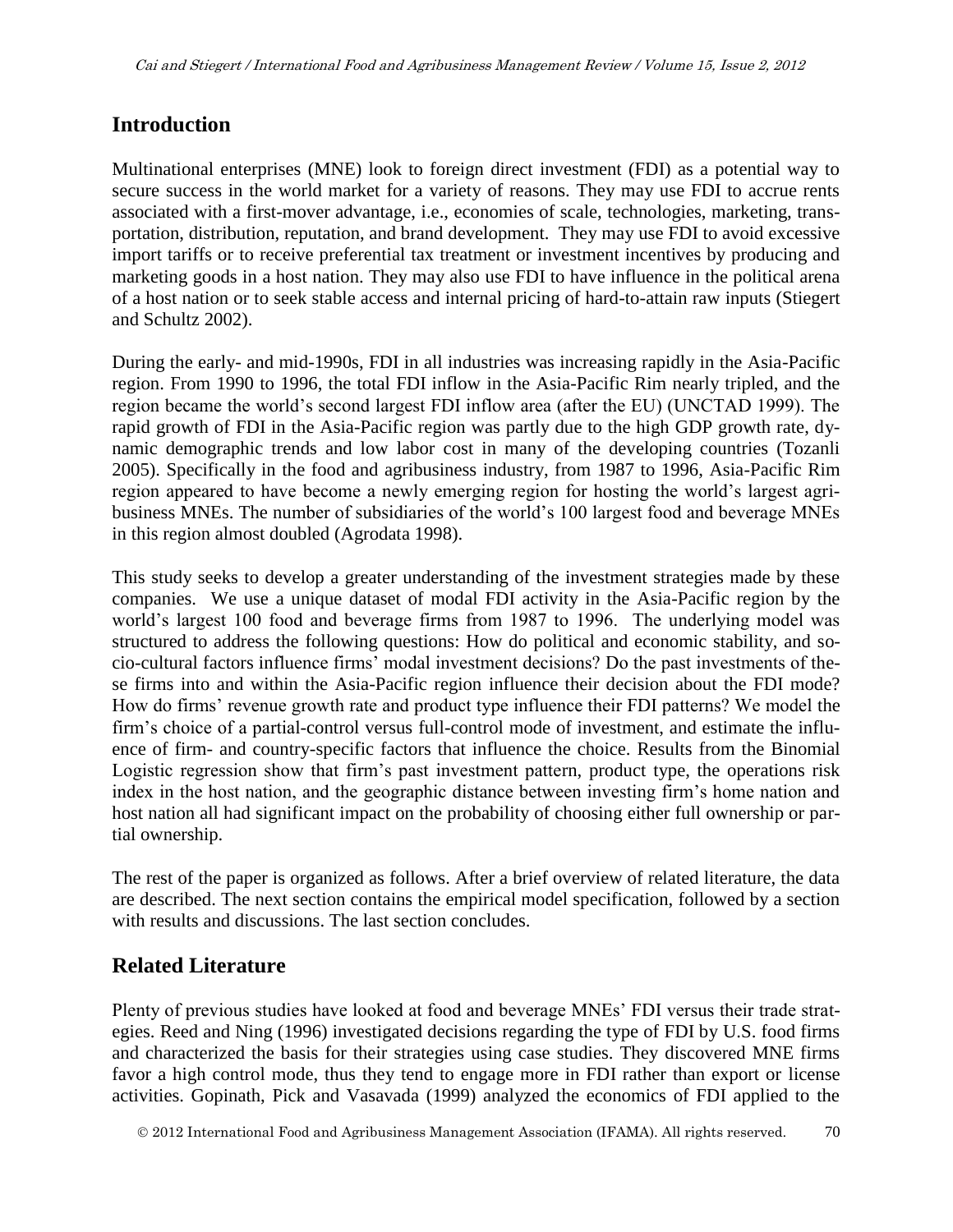U.S. food processing industry. Their results indicated that foreign sales and exports are substitutes in U.S. processed food industry and owners of capital gain more from FDI relative to owners of labor. Henderson, Voros, and Hirschberg (1996) tested the hypothesis that relates a firm's dominance in its home market, product characteristics and investments in intangible assets to export characteristics and FDI intensity. Carter and Yilmaz (1999) studied the relationship between FDI and trade in the processed food industry using the firm-level data from Turkey in the 1980s and 1990s, and found that the two choices are complementary. Goldsmith and Sporleder (1998) evaluated the firms' two-level decision making, i.e., first, remain domestic or engage in trade; and then export or make FDI. They found that smaller and LDC firms are less likely to go international, and firms that are engaged in heavy R&D and producing differentiated products are more likely to make FDI.

In addition, a number of studies have focused on the agribusiness MNEs' geographic investment decision. Ning and Reed (1995) found a positive correlation between a foreign country's GDP and U.S. food companies' FDI. Skripnitchenko and Koo (2005) studied U.S. MNEs' FDI in the processed food industry in Latin America and found that the FDI outflows are determined by numerous factors such as the wage rate, the interest rate, tax rate, real GDP, exchange rates and the demand conditions in host country. Rama (1998) showed the food MNEs' ability to innovate is a crucial factor in determining their international expansion and performance in the host nation. Filippaios and Rama (2008) studied the geographic strategies of 81 food and beverage companies and found only a few companies were adopting the global strategy. Pritchard (2000) did a case study of Nestle operations in Thailand in late 1990s and concluded that agro-food firms' dynamic geographic strategy can help them gain a financially driven competitive advantage. Multinational Agribusinesses (2005), edited by Rama, contains an excellent set of articles that focus on different perspectives of multinational agribusiness development, including the dynamic structure of the world's food industry (Tozanli 2005), FDI in U.S. food products (Pick and Worth 2005), globalization of food MNEs from Australia and New Zealand (Pritchard 2005), and the globalization of agro-food MNEs from Southeast Asia (Burch and Goss 2005).

Very little research has been done to evaluate what factors would impact the MNEs' modal FDI strategies. After the MNEs decide to invest in a foreign nation, they then face the decision of what ownership structure to select, a fully-owned subsidiary, or a partially-owned subsidiary such as partial acquisitions of stocks, joint ventures, and co-operations (Agrodata 1998). Full ownership and partial ownership each has its inherent advantages and disadvantages. Full ownership can minimize transaction cost (Buckley and Casson 1976), reduce technology spillover due to the domestic partner's moral hazard (Nakamura and Yeung 1994), and keep intangible assets such as scientific knowledge, production skills, know-how and brand names competitive (Nakamura and Xie 1998). Full ownership may not be allowed by the host government or it may be infeasible if the investing firm knows little about the host country's market, culture, customs and laws. In this case, firms may develop local partners to limit the political, societal and legal risks.

Partial ownership is often sought by firms that are unfamiliar with the host country and need resources possessed by the foreign local partners such as specific technology or capital, knowledge of local markets, or good relations with the host government. With partial ownership, firms can spread the risk and the financial burden, and minimize the risks of being cut off from a single supplier (Caves 1996). However, partial ownership has significant disadvantages such as possi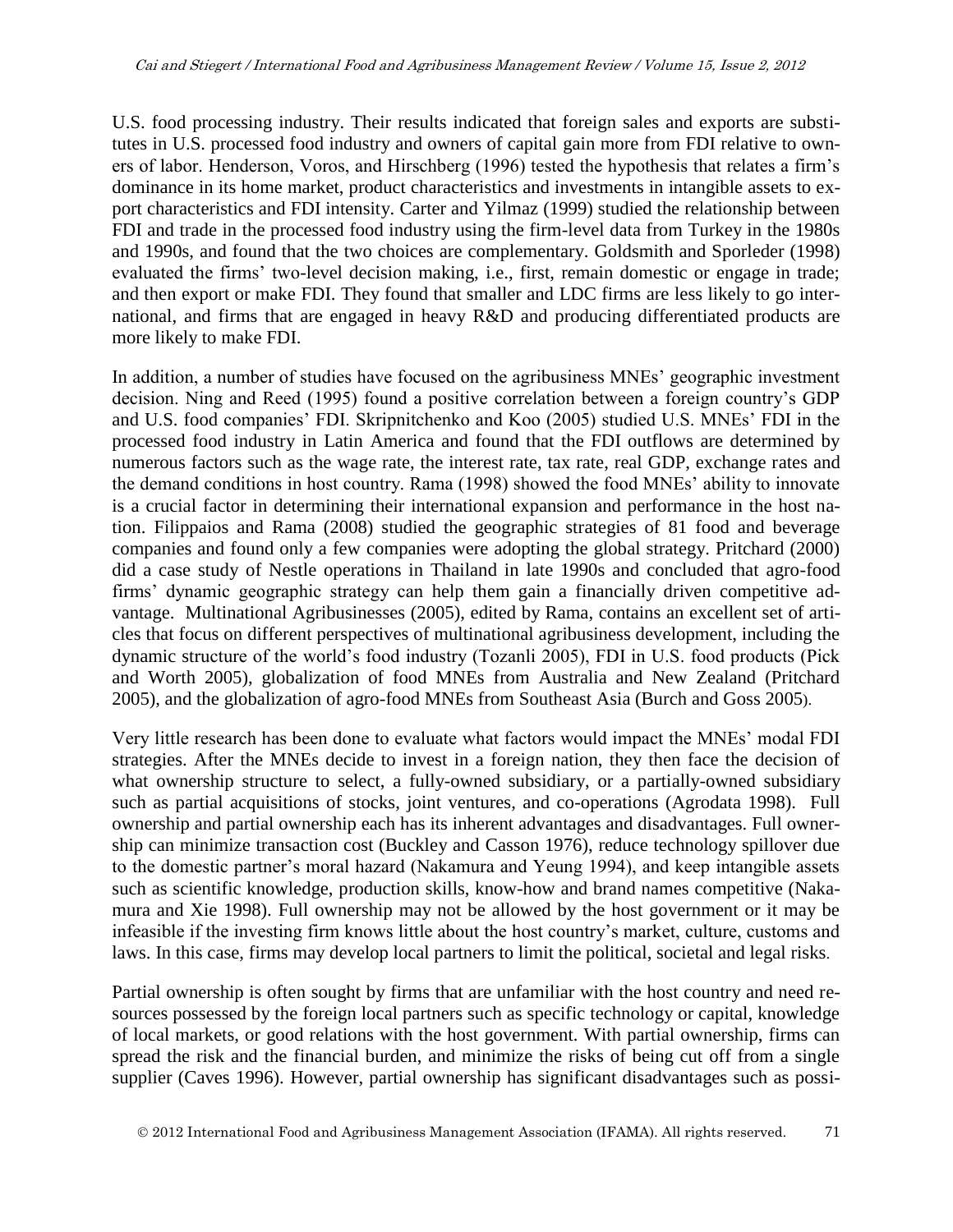ble technology spillovers (Nakamura and Xie 1998), high transaction costs associated with coordination and cultural differences.

Selecting an optimal modal arrangement can be challenging because firms have a variety of options available that appear to suit their strategic development needs. In the literature, one study has specifically addressed the question of why certain modes of FDI were or were not selected. Stiegert, Ardalan and Marsh (2006) examined agribusiness MNEs' modes of FDI into and within the European Union, and they found that the firms' previous investment modes, language barriers and exchange rate fluctuations were the main factors that determined the firms' investment patterns. Stiegert et al. (2006) estimated a binary modal FDI model (full ownership versus partial ownership), which this study follows.

# **Data**

The Agrodata dataset (1998) contains the modal investment strategies of the 100 largest food and beverage firms in the world for the FDIs from 1987 to 1996. For example, suppose Cargill engaged in a joint venture in Australia in 1995, one activity is recorded as a joint venture for Cargill in 1995. All these companies engaged in a total of 287 FDI activities over the 10-year period. Joint ventures and mergers were the most frequent modes of investment, with 32.4 and 23.7 percent of investment activities. The top 100 food and beverage firms are based primarily in North America (32 firms) and Western Europe (53 firms).

Figure 1 shows the distribution of the world's 100 largest food and beverage MNEs' foreign subsidiaries across host-country regions for 1987 and 1996. Their subsidiaries present in Western Europe stayed the same at 46%. However, there is a rapidly increasing investment trend towards economies in the Asia-Pacific region. Over the 10 years, the percentage of the 100 MNEs' subsidiaries present in the Asia-Pacific region nearly doubled from 10% to18%. Although Western Europe was still the number one market in terms of attracting foreign investment, food MNEs began to move their FDI activities towards emerging economies due to the increasing consumer disposable income, positive demographic trends (Tozanli 2005) and relatively low cost of production in the developing countries in Asia (Burch and Goss 2005).



**Figure 1.** Distribution of Foreign Subsidiaries of 100 Largest Multinational Food and Beverage Firms **Source.** Agrodata 1998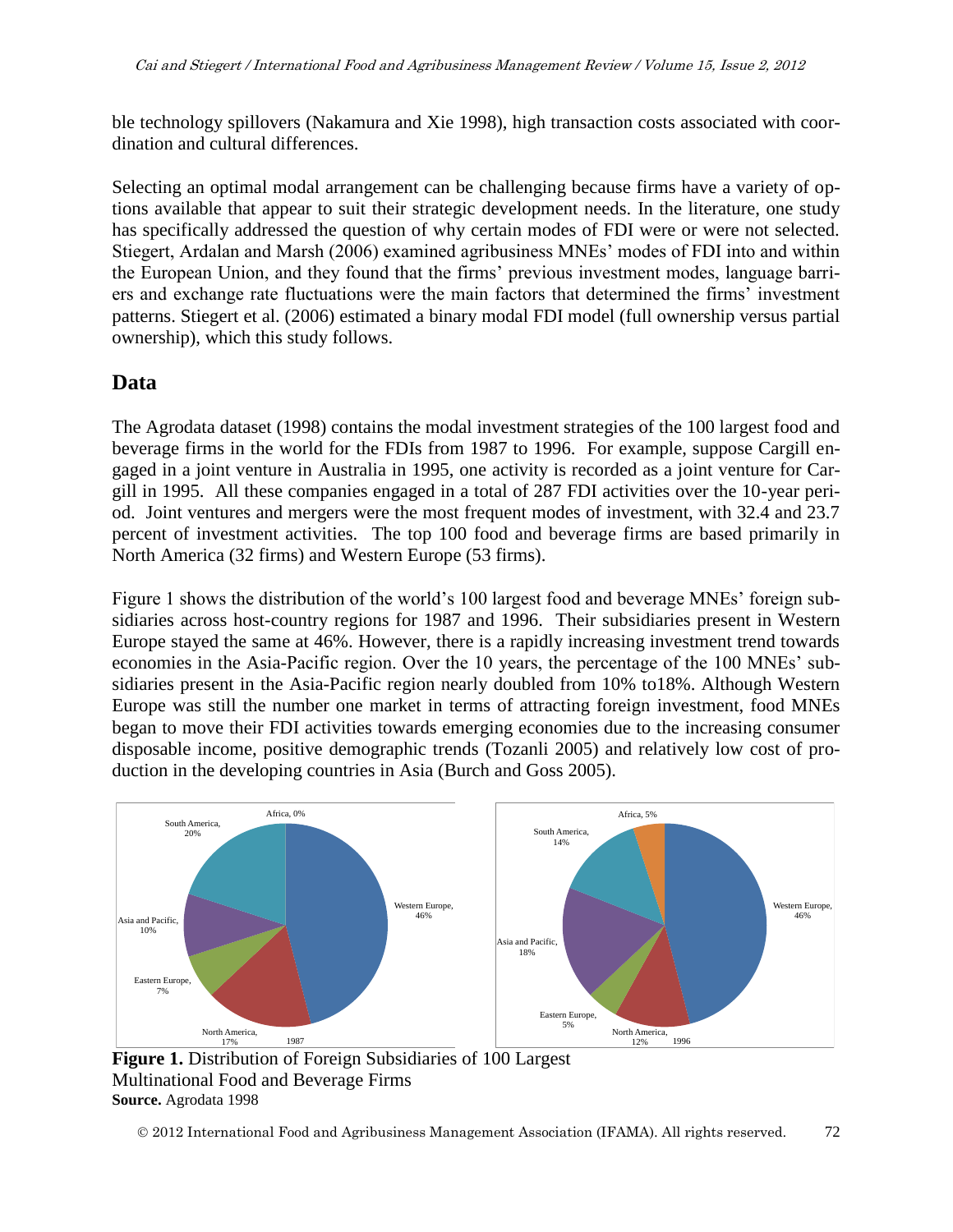Among the 100 food and beverage MNEs in Agrodata (1998), 60 companies made a total of 287 direct investments into and within the Asia-Pacific region during 1987 and 1996. The 60 agribusiness MNEs are from 13 countries, and made investments in 18 countries, as shown in Table 1. Investments into the Asia-Pacific region were dominated by U.S. and Canadian firms (88 investments, or 31 percent, shown in the last two rows of Table 1), while U.K. and French firms made 19 and 14 percent of investments, respectively. Japanese firms accounted for 15%. Table 1 also shows the distribution of investments among host countries. Australia had the most (58 investments, or 20 percent, shown in last two columns of Table 1), with China, Japan, and New Zealand each accounting for more than 10 percent of the FDIs that occurred. The numbers in the main part of Table 1 indicate the percent of the host country's FDIs originating in different home countries (for instance, 29 percent of FDI into China were made by Japanese firms). Rather than all investments coming from a single home country, most countries host investments from several home countries.

|                     |           |        |        |                     | Home Country                    |             |             |                     |       |                       |                |
|---------------------|-----------|--------|--------|---------------------|---------------------------------|-------------|-------------|---------------------|-------|-----------------------|----------------|
| <b>Host Country</b> | Australia | Canada | France | <b>Britain</b><br>ق | Japan                           | Netherlands | Switzerland | ⋖<br>$\overline{S}$ | Other | Host %<br>of<br>Total | Host<br>Total  |
|                     |           |        |        |                     | percent of host country's total |             |             |                     |       | $\frac{0}{6}$         | #              |
| Australia           |           | 5%     | 9%     | 22%                 | 19%                             | 3%          | 7%          | 33%                 | 2%    | 20%                   | 58             |
| China               |           | 2%     | 24%    | 12%                 | 29%                             | 2%          | 2%          | 17%                 | 10%   | 14%                   | 41             |
| Hong Kong           |           | 15%    | 15%    | 23%                 | 8%                              | $8\%$       | 8%          | 23%                 |       | 5%                    | 13             |
| India               |           |        | 19%    | 24%                 |                                 | 19%         |             | 38%                 |       | 7%                    | 21             |
| Indonesia           |           |        | 17%    | 8%                  | 17%                             |             | 8%          | 42%                 | 8%    | 4%                    | 12             |
| Japan               |           | 3%     | 18%    | 38%                 | 3%                              | 6%          | 9%          | 24%                 |       | 12%                   | 34             |
| Kazakhstan          |           |        |        |                     |                                 | 100%        |             |                     |       | 1%                    | $\overline{2}$ |
| Malaysia            |           |        | 33%    | 17%                 |                                 | 17%         | 17%         | 17%                 |       | 2%                    | 6              |
| New Zealand         | 16%       | 3%     | 16%    | 16%                 | 13%                             | 10%         |             | 26%                 |       | 11%                   | 31             |
| Pakistan            |           |        |        |                     | 33%                             | 67%         |             |                     |       | 1%                    | 3              |
| Philippines         |           | 17%    |        | 17%                 |                                 | 17%         | 17%         | 17%                 | 17%   | 2%                    | 6              |
| Russia              |           |        | 20%    | 13%                 | 7%                              |             |             | 60%                 |       | 5%                    | 15             |
| Singapore           | 40%       |        |        | 20%                 | 20%                             | 10%         |             | 10%                 |       | 3%                    | 10             |
| South Korea         |           |        |        | 8%                  | 8%                              |             | 17%         | 58%                 | 8%    | 4%                    | 12             |
| Taiwan              |           |        | 13%    |                     | 38%                             | 38%         | 13%         |                     |       | 3%                    | 8              |
| Thailand            |           |        | 9%     | 18%                 | 45%                             |             |             | 18%                 | 9%    | 4%                    | 11             |
| Vietnam             |           |        |        |                     |                                 | 100%        |             |                     |       | 1%                    | $\overline{4}$ |
| % of Total          | 3%        | 3%     | 14%    | 19%                 | 15%                             | 9%          | 5%          | 28%                 | 3%    | 100%                  | 287            |
| <b>Total Home</b>   | 9         | 9      | 41     | 54                  | 44                              | 27          | 15          | 79                  | 9     |                       | 287            |

**Table 1.** Home and Host Countries of FDI Occurring in Asia-Pacific Region (1987-1996)

Key for shading: percent of FDI activities that are Partial Control (PC)

| bU-<br><br>τv<br>$\sim$ $\sim$ $\sim$ | 39% | 79% | 80-99% | 59%<br>$40-$ | 100% |
|---------------------------------------|-----|-----|--------|--------------|------|
|---------------------------------------|-----|-----|--------|--------------|------|

**Source.** Agrodata 1998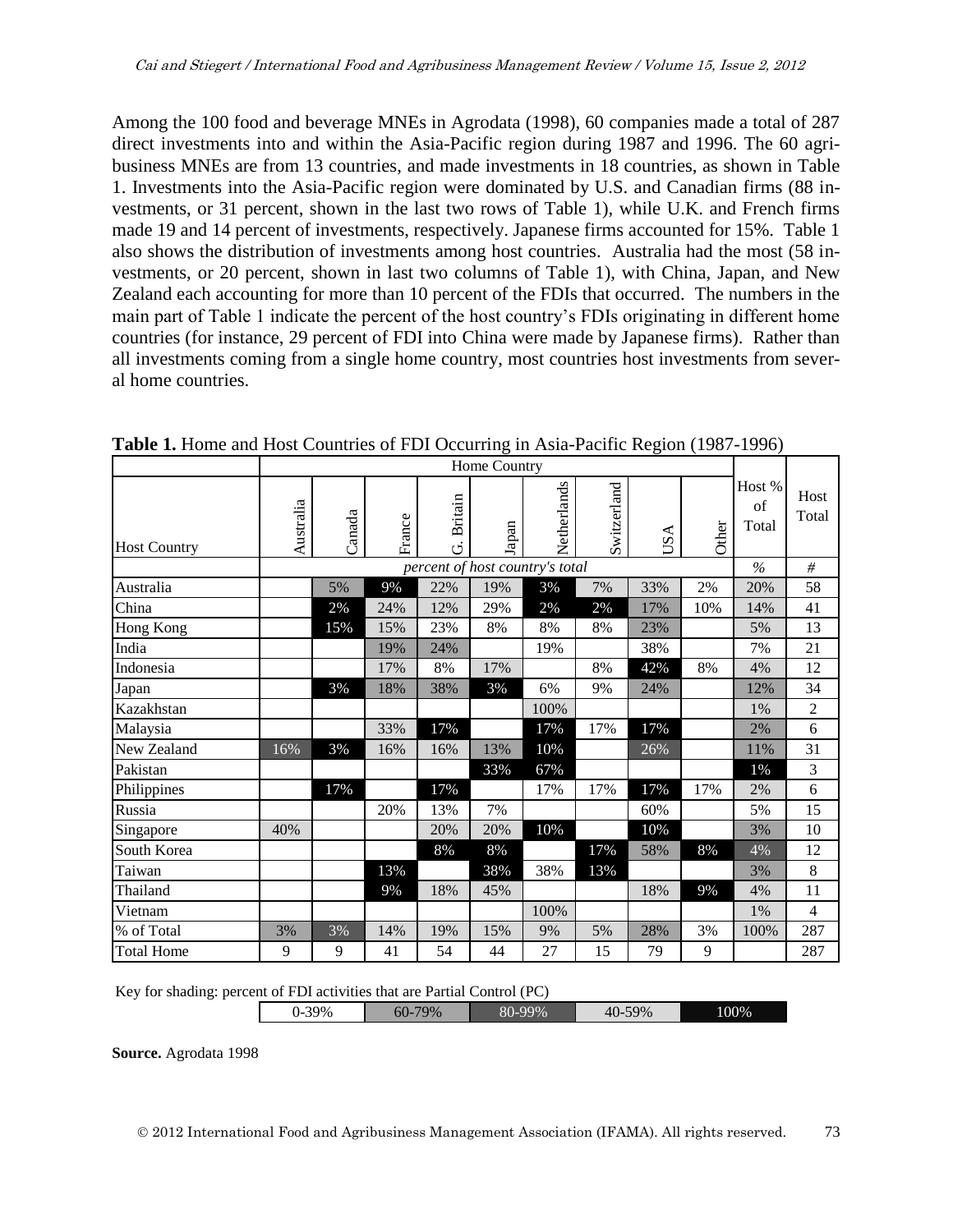The 60 MNEs are active in a variety of food and agribusiness industries. Table 2 shows the distribution of these MNEs' types of businesses. About 40.42% of the investments were made by companies specialized in multiple products (e.g., Nestle, Unilever, Proctor & Gamble), 18.12% by wine and spirit companies (e.g., Guiness, Pernod Ricard), 12.20% by soft drink companies (e.g., Coco Cola, Pepsico), 10.80% by beer companies (e.g., Asahi, Heineken), and 4.88% by dairy companies (e.g., Friesland, Sodiaal).

| <b>Food Industry</b>                | <b>Number of Investments</b> | <b>Percent of Total</b> |
|-------------------------------------|------------------------------|-------------------------|
| Fruits and Vegetables processing    | 4                            | 1.39%                   |
| Dairy Products                      | 14                           | 4.88%                   |
| <b>Soft Drinks</b>                  | 35                           | 12.20%                  |
| Beer                                | 31                           | 10.80%                  |
| <b>Meat Processing</b>              | 8                            | 2.79%                   |
| Fish, Fish Processing               | 1                            | 0.35%                   |
| <b>Multiple Products</b>            | 116                          | 40.42%                  |
| Grain Milling, Baking               | 11                           | 3.83%                   |
| <b>Sugar and Sugar Products</b>     | $\overline{2}$               | 0.70%                   |
| <b>Highly Processed Food</b>        | 1                            | 0.35%                   |
| <b>Grain Milling</b>                | 4                            | 1.39%                   |
| Wine and Spirits                    | 52                           | 18.12%                  |
| Food Trading                        | 1                            | 0.35%                   |
| <b>Breakfast Cereals</b>            | $\overline{2}$               | 0.70%                   |
| Sugar, Sweeteners                   | 1                            | 0.35%                   |
| Biscuits, Baking and Pasta Products | 1                            | 0.35%                   |
| Confectionary                       | 1                            | 0.35%                   |
| <b>Animal Feeds</b>                 | 1                            | 0.35%                   |
| <b>Baking Products, Biscuits</b>    |                              | 0.35%                   |
| Total<br>$\sim$ $\sim$ $\sim$       | 287                          | 100%                    |

**Table 2.** Food and Beverage MNEs' Business Type (1987-1996)

**Source.** Agrodata 1998

There are over 90 specific modal investment possibilities in the data set, making it impossible to structure a model that could address so many modal patterns. Therefore, we grouped the investments into two categories depending on the degree of control the parent firm maintained. The first grouping is considered to be full ownership (full-control activities, referred to as FC below). Activities in this grouping consist of acquisitions, plant construction, subsidiaries, mergers, and all investment activities containing purchases over 90% of the invested firm. The second grouping, is considered to be partial control (PC) activities that include co-enterprise agreements, partnerships, joint ventures and minority interest (10% or under), all forms of licensing, contractual arrangements and franchising. The least integrated investment patterns are licensing, contractual agreement and franchising.

The shadings of cells in Table 1 indicate the percent of FDIs in a particular host-home combination that were of the partial control type, with darker shades of gray indicate a higher share of partial control FDI modes. Notably, most home and host countries have a mix of PC and FC modes. Further, a majority of the host-home combinations use a mix of modes, suggesting that firm characteristics as well as country characteristics influence modal investment decisions.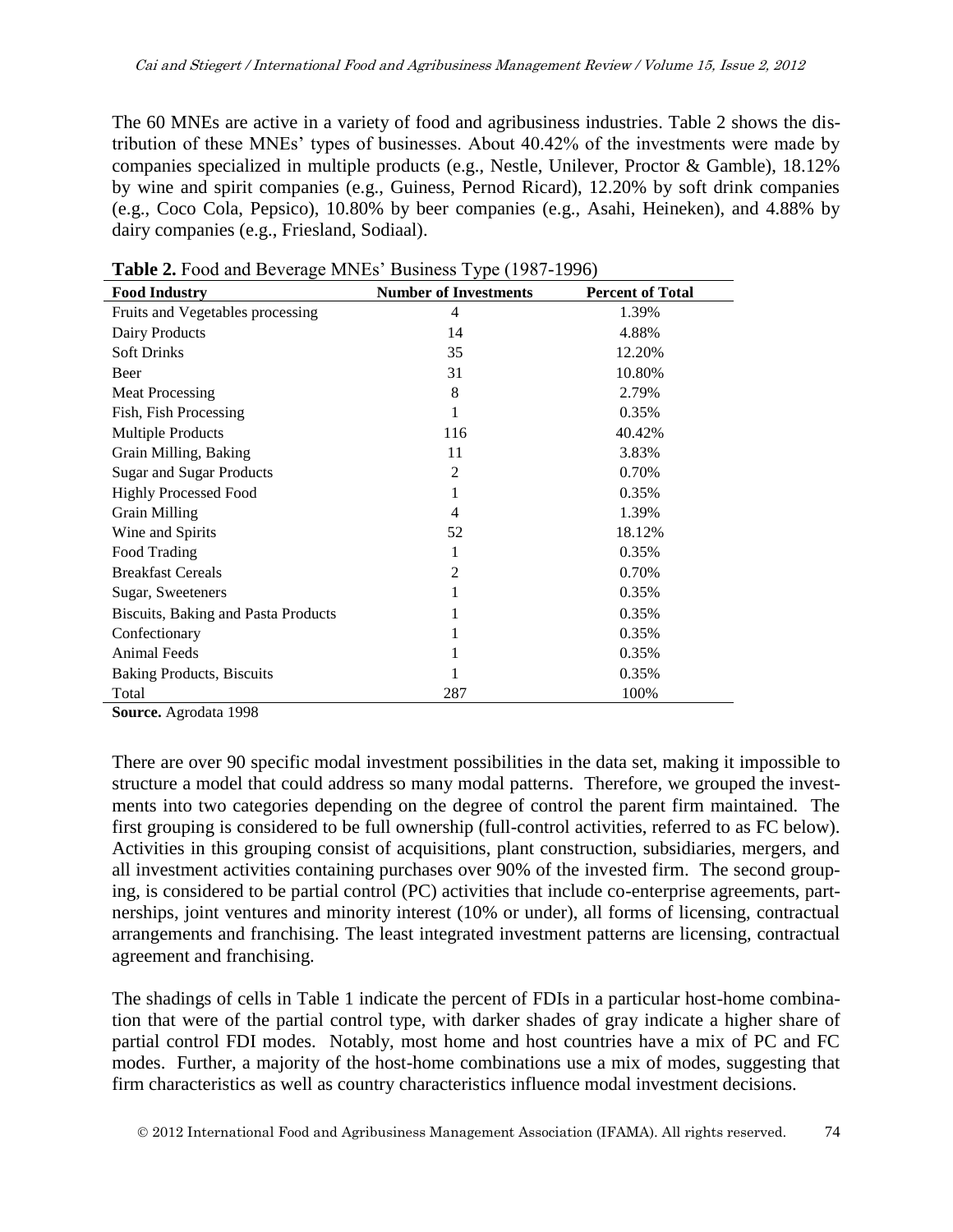#### **The Empirical Model of Modal Investment**

Many firm- and target country-factors influence the decision of investment mode. Different economic and political policies regarding investment in target countries provide inducements or deterrents for potential investing firms. Other factors such as potential market growth, changing consumer preferences and economic uncertainty all impact the investment style chosen. Our empirical analysis is built upon the theoretical work done by Pan and Tse (2000) who modeled the firms' modal investment decision as a function of firm strength, industry characteristics and country factors, i.e.,  $M = f(F, I, C)$ . Following Pan and Tse (2000) and Stiegert et al. (2006), we include firm-specific characteristics and host country-specific characteristics in the empirical model. Industry characteristics are excluded because all investments are for the same industry.

A Binomial Logistic regression model is chosen because the investment patterns have been classified into 2 categories: full ownership investment (FC) and partial ownership investment (PC). The model derives the choice probability of a partial ownership investment mode, represented by the following equation:

(1) Prob
$$
(PC_i = 1 | x_i)
$$
 =  $\frac{1}{1 + \exp(-x_i \beta)}$  =  $F(\alpha + x_i \beta)$ 

where  $PC_i$  is the  $i<sup>th</sup>$  observation of the firm's investment mode, which takes value 1 if a partialcontrol investment pattern is chosen and 0 otherwise, and  $\beta$  is a vector of parameters that link the  $i^{th}$  observation of  $x_i$  to the  $i^{th}$  observation of  $PC_i$ . The marginal effect of an explanatory variable is computed by taking the partial derivative of equation (1) with respect to  $x_i$ :

(2) 
$$
\frac{\partial \Pr(PC_i = 1 | x_i)}{\partial x_{ij}} = \frac{\exp(x_i \beta)}{[1 + \exp(x_i \beta)]^2} \beta_j = \Pr(PC_i = 1 | x_i) [1 - \Pr(PC_i = 1 | x_i)] \beta_j
$$

The Binomial Logistic structure contains the linear relationship of a group of explanatory variables as follows:

(3) 
$$
Ln(\frac{Pr(PC_i = 1|x_i)}{Pr(PC_i = 0|x_i)}) = \beta_0 + \beta_1 FINVEST_i + \beta_2FGROWTH_i + \beta_3PRODUCER_i + \beta_4DISTANCE_i
$$
  
+  $\beta_5LANGUAGE_i + \beta_6ORI_i + \mathcal{E}_i$ 

i.e., the log odds ratio is a linear function of explanatory variables, and  $\varepsilon_i$  is the error term. The explanatory variables are defined in Table 3, summarized in Table 4, and discussed below.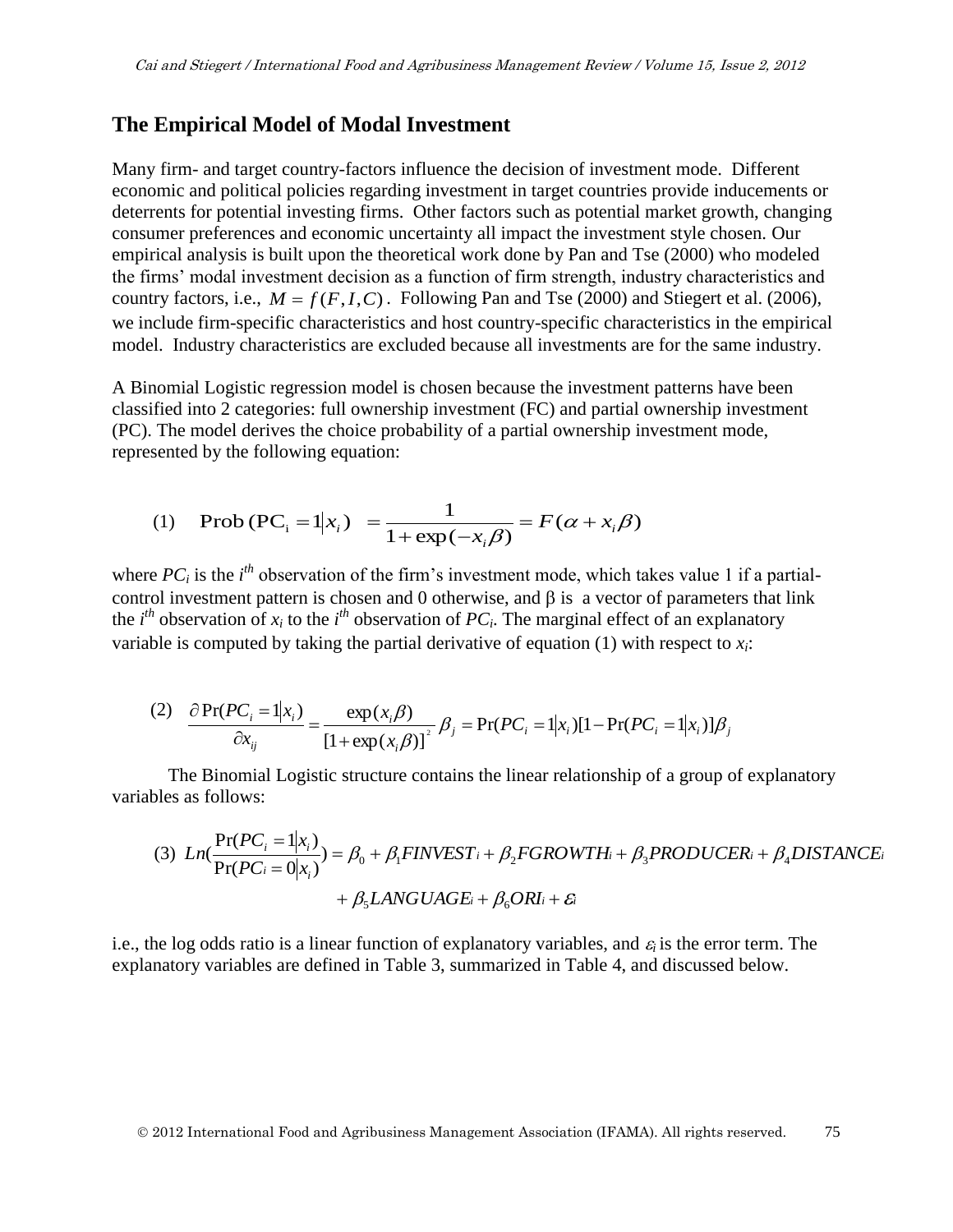| <b>Table 3.</b> Description of the Model Variables |                                                                                                            |  |  |  |
|----------------------------------------------------|------------------------------------------------------------------------------------------------------------|--|--|--|
| <b>Dependent Variable</b>                          |                                                                                                            |  |  |  |
| PC                                                 | Investment type of FDI made in the Asia-Pacific Rim Region.                                                |  |  |  |
|                                                    | $=1$ if partial control (PC)                                                                               |  |  |  |
|                                                    | $=0$ if the firm had full ownership                                                                        |  |  |  |
| <b>Independent Variables</b>                       |                                                                                                            |  |  |  |
|                                                    | (and anticipated sign of estimated coefficient)                                                            |  |  |  |
| $FINVEST(-)$                                       | Firm's number of full investments into the region over the past three<br>years                             |  |  |  |
| $FGROWTH(+)$                                       | Firm's sales growth rate over the past three years                                                         |  |  |  |
| $PRODUCER (+)$                                     | $= 1$ if company produces producer products; 0 if produces consumer<br>products                            |  |  |  |
| DISTANCE $(+)$                                     | Distance between the investing firm's home country and the host<br>country                                 |  |  |  |
| $LANGUAGE$ ( + )                                   | $= 1$ if the language spoken in the investor's home country is the same as<br>the host nation; 0 otherwise |  |  |  |
| $ORI(+)$                                           | Host country's operations risk index calculated by BERI                                                    |  |  |  |
|                                                    | Larger number indicates a less risky political, financial, and economic<br>environment                     |  |  |  |
|                                                    |                                                                                                            |  |  |  |

|                   | <b>Minimum</b> | <b>Maximum</b> | <b>Mean</b> | <b>Std. Deviation</b> |
|-------------------|----------------|----------------|-------------|-----------------------|
| <b>FINVEST</b>    |                | 13             | 3.41        | 3.07                  |
| FGROWTH (%)       | $-0.08$        | 0.25           | 0.05        | 0.05                  |
| <b>PRODUCER</b>   |                |                | 0.89        | 0.31                  |
| DISTANCE(1,000km) | 1.13           | 19.2           | 10.17       | 4.18                  |
| LANGUAGE          |                |                | 0.21        | 0.41                  |
| <b>ORI</b>        | 30             | 84             | 56.54       | 12.04                 |

#### **Table 4.** Descriptive Statistics of the Model Variables

Total observations:  $n = 185$ 

 $\overline{a}$ 

*FINVEST<sub>i</sub>* is the number of full investments into and within the region over the past three years by the investing firm. It is a proxy for how experienced the firm is in doing full-control FDI in the region. It is anticipated that the more experience the firm has, the more likely it is to engage in more integrated investment modes. Thus, the probability of engaging in a type PC investment is expected to be negatively related to *FINVEST*, and we expect a negative coefficient.

*FGROWTH<sub>i</sub>* is the investing firm's sales growth rate over the previous 3 years.<sup>1</sup> As a firm's growth rate increases, the probability of that firm engaging in partially owned FDI is expected to increase. Complete control activities normally require larger amounts of capital and managerial

<sup>&</sup>lt;sup>1</sup> For example, *FGROWTH* for year  $1996 = (Sales_{95}/Sales_{93})^{1/3}$ -1.

2012 International Food and Agribusiness Management Association (IFAMA). All rights reserved. 76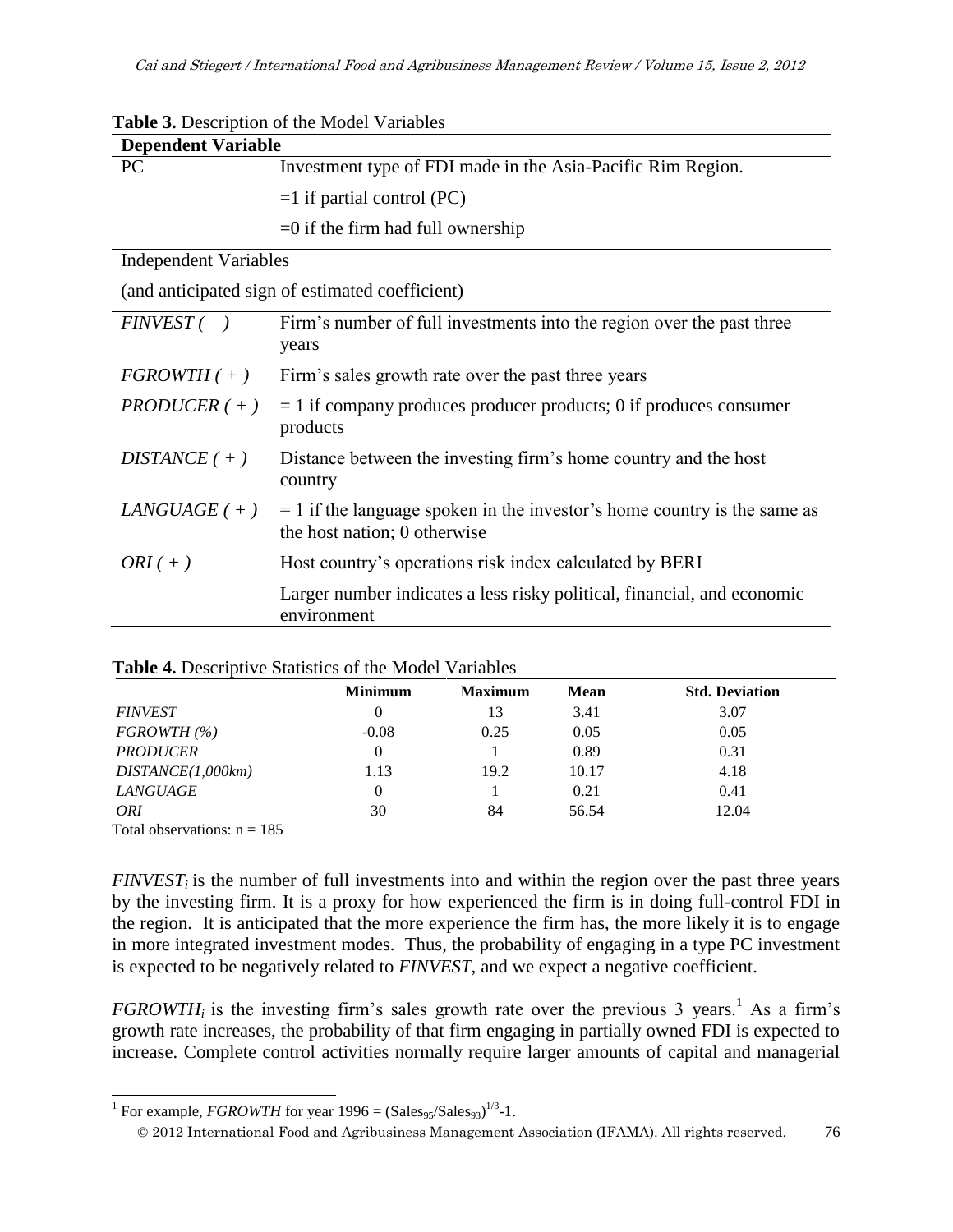talent. Increasing growth rate of a firm implies that managerial and financial assets are likely to be thin and spread out, thus the firm is more likely to seek partial-style investment modes. External growth through mergers and acquisitions, and strategic partnership could help MNEs to attract cash from local partners, gain market share quickly, and reduce market risks in the host nation (Tonzanli 2005). Therefore, the probability of making a PC investment is expected to be higher for fast-growing firms and we expect a positive *FGROWTH* coefficient.

*PRODUCER<sub>i</sub>* is a dummy variable that equals 1 if the firm's activity is focused on a producer good (such as food processing machinery) and 0 if the investing firm's activity is focused on consumer good. Usually, corporate buyers require specialized or customized products. The investing firm (e.g., Nippon Meat Packers, Ito Ham Foods) might find a local partner helpful because it may better understand local firms' needs, and may have established marketing and distribution channels in the host country. Thus, PC investments are expected to be more likely for companies whose customers are producers. However, to prevent technology spillovers and maintain the value of their brand names, MNEs focused on consumer products (e.g., Pepsi, Unilever) are more likely to engage in wholly owned FDI. Therefore, we expect *PRODUCER* to be positively related to PC investment activities, and a positive coefficient is anticipated.

Spatial and cultural connections can affect a MNE's choice of investment mode (Stiegert et al. 2006). *DISTANCE<sup>i</sup>* is the distance in 1,000km between the investing firm's home country and its FDI host country. If the investing firm is far from its FDI host nation, the international transportation and communication costs are higher. Firms are more likely to be less involved and the probability of them seeking a PC investment mode is larger; therefore, we expect a positive coefficient for the *DISTANCE* variable.

*LANGUAGE<sup>i</sup>* is used as a proxy for cultural similarity. It is a dummy variable that equals 1 if the language spoken in the investing firm's home country is the same as its host country. If the language spoken in the investing firm's home country is the same as host country, then finding and working with a foreign partner is easier and the probability of adopting a PC investment mode might increase. So we expect a positive *LANGUAGE* coefficient.

Economic, societal and political stability play an important role in MNEs' decision on FDI mode. Any unexpected changes in foreign market and/or government policy in the host nation can harm investing firms' operating businesses. *ORI<sup>i</sup>* is an operations risk index estimated by BERI to indicate the socio-economic and political stability in a given country.  $2$  The ORI index is calculated for over 140 countries using the BERI model which is based on 15 country criteria.<sup>3</sup> It is an integrated index of political, financial and economic risks that affect the business environment. The ORI indices for all the countries and areas in our analysis were obtained from BERI HRRP package.

 $\overline{a}$ 

<sup>&</sup>lt;sup>2</sup> BERI stands for Business Environment Risk Intelligence [\(http://www.beri.com/](http://www.beri.com/)), it is a private source for providing MNEs and commercial banks risk ratings, analyses and forecasts for a large number of countries.

<sup>&</sup>lt;sup>3</sup> The 15 factors include: policy continuity, attitude towards foreign investors and profits, degree of privatization, monetary inflation, balance of payments, bureaucracy, economic growth, currency convertibility, enforcement of contracts, labor cost and productivity, professional services and contracts, communications and transportation, local management and partners, short-term credit, long-term loans and venture capital.

2012 International Food and Agribusiness Management Association (IFAMA). All rights reserved. 77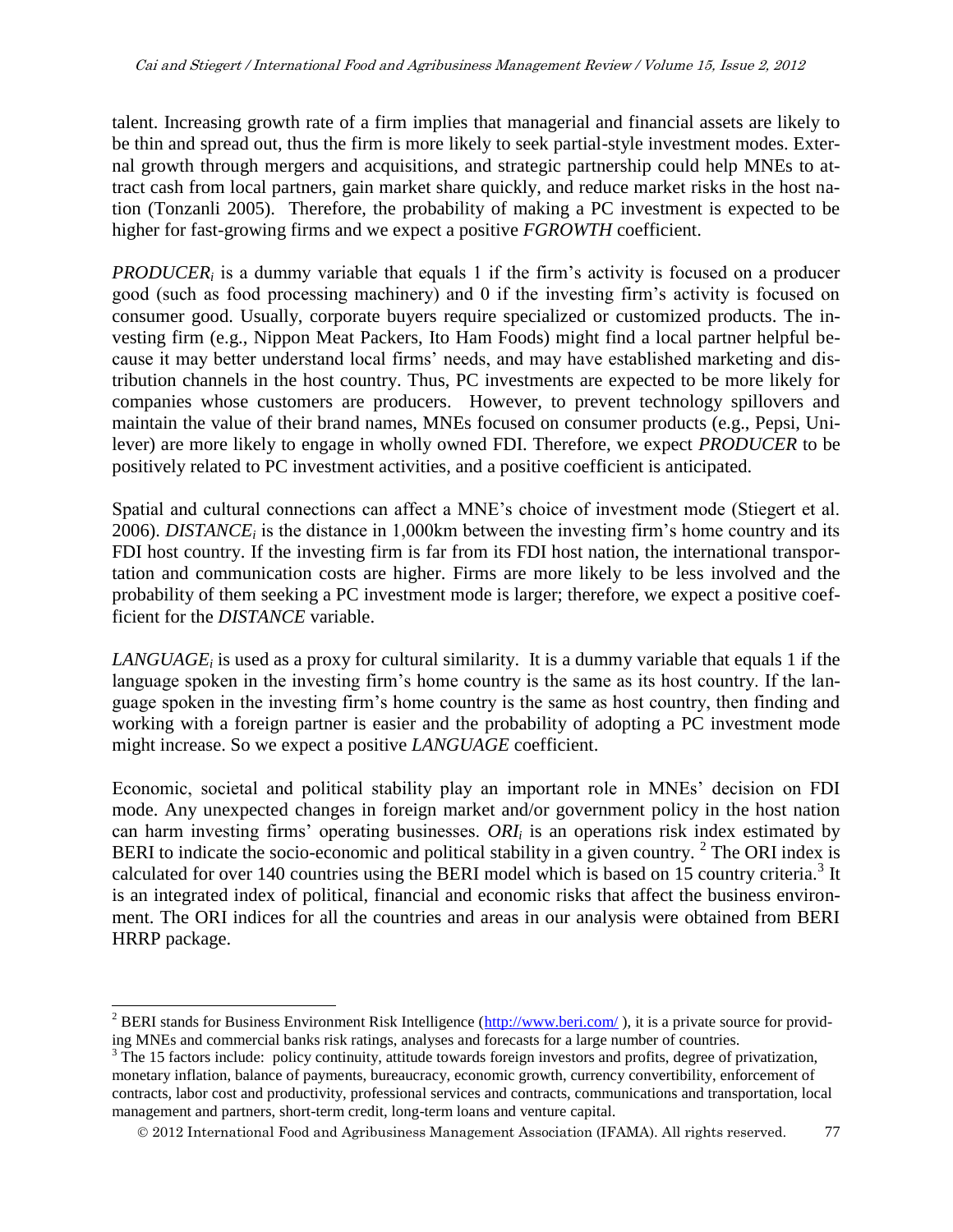A high ORI indicates a better socio-economic and political environment for foreign MNEs (i.e., less risky for the investing firms), and a higher probability of choosing partial investment activities is expected. There are several reasons. First, healthy and fast economic growth in the host nation could make it a profitable market for a potential investing firm's goods and services. When engaging in a joint-venture, purchasing minority interest or arranging some type of contractual or licensing agreement, the investing firm's risks associated with these activities are shared with the local partners. Second, when the host nation has a professional and effective system of contract development and enforcement, the legal risks are low and so firms looking to invest are expected to opt for PC investment. Third, a high index value signals the availability of local human capital resources. A MNE's external growth through partnership is more likely to occur because finding good partnership can help the firm to reduce market risks, avoid sunk costs on the brand new facility or project in the host nation, and achieve higher profitability (Tozanli 2005).

# **Empirical Results**

The earliest dates of investments available via Agrodata (1998) started in 1987, hence the number of full investments in the region over the past three years didn't commence until 1990. We estimated the model using the data from 1990 to 1996 with a total of 185 observations. Parameter estimates for each variable and the associated standard errors are given in Table 5.

The model's overall significance was tested using the null hypothesis that all explanatory variables have no effect on the FDI mode chosen (i.e., H<sub>o</sub>:  $\beta_1 = \beta_2 = \beta_3 = \beta_4 = \beta_5 = \beta_6 = 0$ ). The test statistic has a chi-squared distribution with a log likelihood ratio of 16.18. Because its pvalue is 0.01, we reject the null hypothesis, and conclude that the model variables jointly explain modal investment patterns.

Of the six explanatory variables, four were statistically significant and all but *FINVEST* maintained the anticipated sign. As expected, the probability of choosing a partial-control mode of investment increased as the distance between the home and host countries increased and as the *ORI* index increased. It was also higher for investing firms who provide capital products. The investing firm's sales growth rate and whether the investing firm's home country and host country share the common language were statistically insignificant.

While a higher number of recent FC investments made by the company in the host country (*FINVEST*) was expected to decrease the likelihood of a PC investment mode, the estimated coefficient was actually positive and statistically significant at the 10 level of significance. This result also differs from the study of FDI into and within EU countries (Stiegert et al., 2006). Most host nations in our analysis are in Asia. Comparing to the food and beverage industry in EU, firms in this industry in Asia are more vertically integrated and more tied to the government and political systems (Burch and Goss 2005). Because the industry is less market-driven in Asia, the investing firms may find that switching to the partial investment activities can be more beneficial and less risky.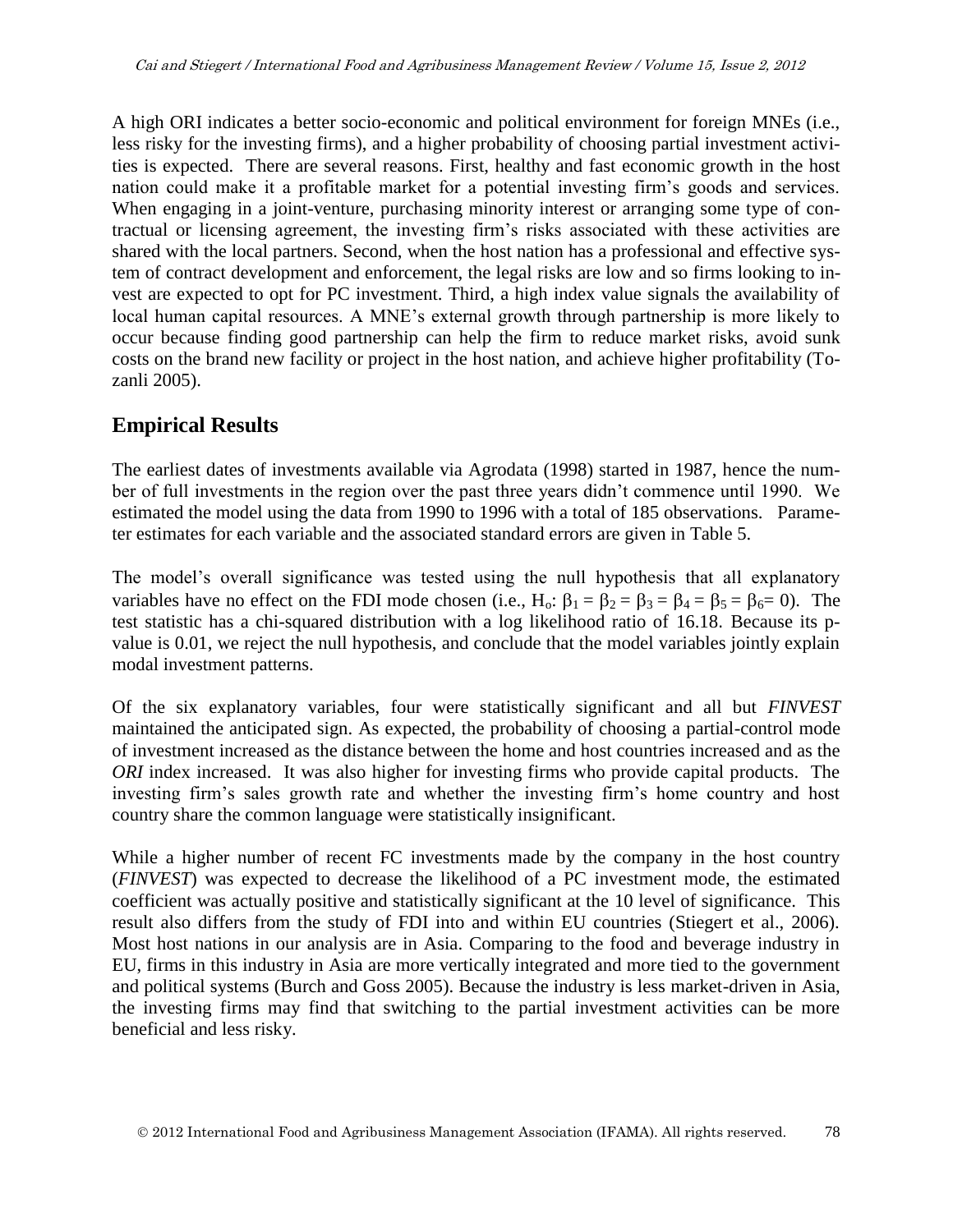| <b>Variable</b>  | <b>Coefficient</b> | Std. Err. | <b>Marginal Effect</b><br>on $P(PC=1)$ |
|------------------|--------------------|-----------|----------------------------------------|
| <b>INTERCEPT</b> | $-4.16***$         | 1.13      | -                                      |
| <b>FINVEST</b>   | $0.10*$            | 0.05      | $0.03*$                                |
| <b>FROWTH</b>    | 3.64               | 3.42      | 0.90                                   |
| <b>PRODUCER</b>  | $1.21**$           | 0.56      | $0.26**$                               |
| <b>DISTANCE</b>  | $0.07*$            | 0.04      | $0.02*$                                |
| <b>ORI</b>       | $0.03**$           | 0.01      | $0.01**$                               |
| LANGUAGE         | 0.24               | 0.42      | 0.06                                   |

**Table 5.** Model Coefficients and Marginal Effects

\*\*\*  $P < 0.01$  \*\*  $P < 0.05$  \*  $P < 0.1$ 

The marginal effects from changes in the explanatory variables on the probability of selecting certain investment modes are also presented in Table 5. These results are best evaluated based on our earlier discussions about the expected signs of each individual variable. One more FC investment made over the past three years (i.e., an incremental increase in *FINVEST*) will increase the firm's possibility of choosing partial-type investment by 3% point. Every 1,000km increase in the distance between the investing firm's home nation and host nation will increase the probability of shared FDI modes by 2% point. We also find that an incremental increase in the *ORI* index can increase the probability of a PC investment mode by a small but statistically significant 0.7 percent point.

Table 6 summarizes predictions of PC and FC investments derived from the estimated model. The model correctly predicted 71 out of 107 (66%) full-control investments. This can be partially attributed to the high level of significance for the *FINVEST, PRODUCER, DISTANCE* and *ORI* variables. The model was also fairly accurate in predicting partial-control investment modes, with 47 out of 78 investment activities were predicted to be of this type (60% correct). Partial-control investment modes such as franchising, licensing, and contracting can involve varying degrees of investment; this variation is more difficult to capture in the independent variables, which accounts for the model's slightly lower ability to predict the PC strategies. Overall, the model correctly predicted 64% of the data points included.

| <b>Table 6.</b> Prediction Table |       |                   |       |                           |  |
|----------------------------------|-------|-------------------|-------|---------------------------|--|
| <b>Predicted</b>                 |       |                   |       |                           |  |
|                                  |       | Degree of Control |       |                           |  |
| Observed                         | Full. | Partial           | Total | <b>Percentage Correct</b> |  |
| Full                             | 71    | 36                | 107   | 66.36                     |  |
| Partial                          | 31    | 47                | 78    | 60.26                     |  |
| Total                            | 102   | 83                | 185   | 63.78                     |  |

**Table 6.** Prediction Table

To better understand whether the explanatory variables in the Binomial Logistic model are statistically different between the whole-ownership and shared-ownership investment patterns, we did the t-tests for the variable means in the two groups and reported the results in Table 7. Of the six independent variables, four of them are statistically different between the two types of investment. Most firms that made type 1 investments focus on producer goods. Firms that made type 1 investments appear to have a longer geographic distance to the host nation. Nations that have a higher ORI index are more appealing for partial investment. Firms tend to make type 1

2012 International Food and Agribusiness Management Association (IFAMA). All rights reserved. 79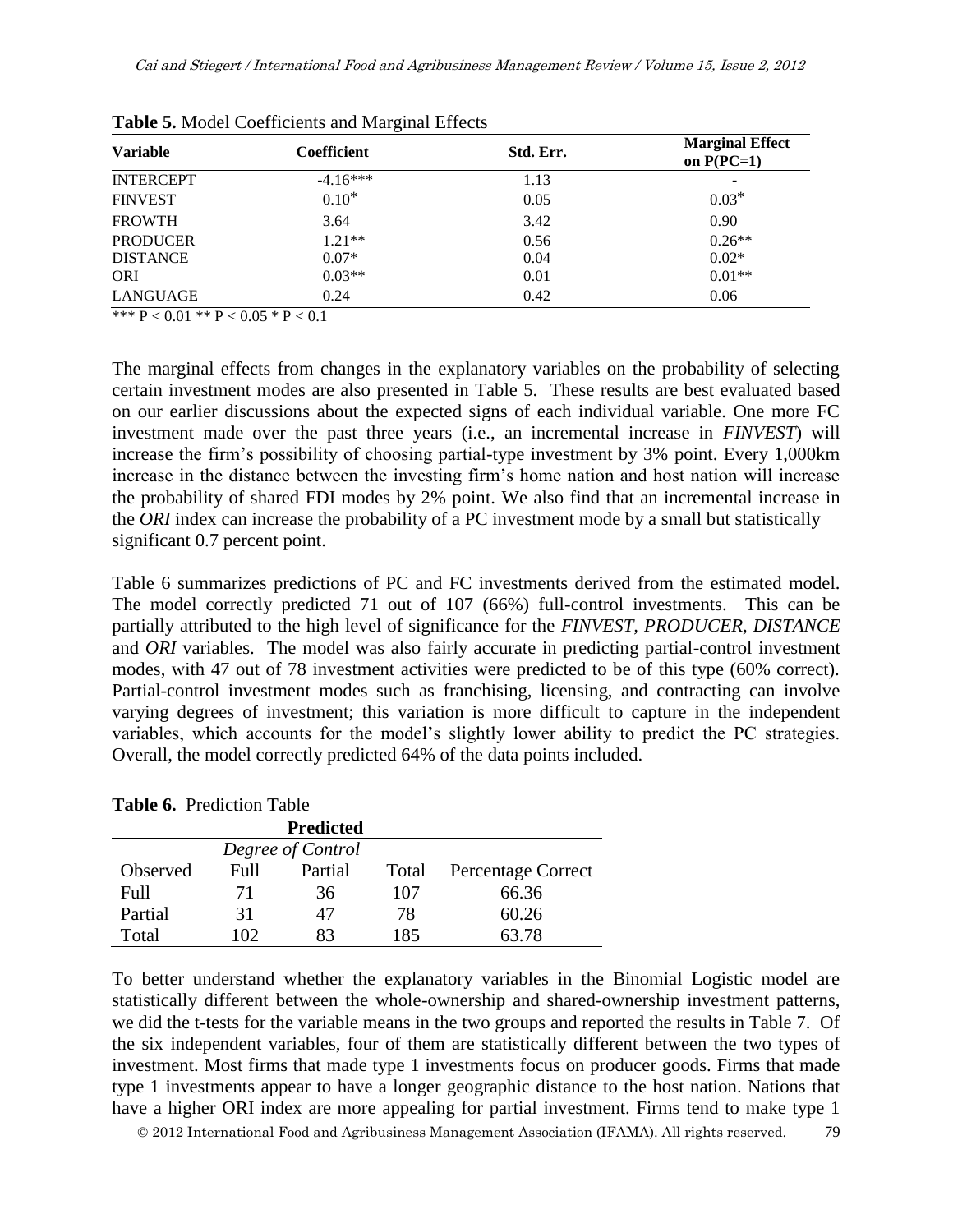investments if the language spoken in their home country is the same as host nation. The average numbers of full investments made over the previous three years and the average revenue growth rates are statistically the same between the firms that select different modes of investment.

| <b>Table 7.</b> Mean Difference Tests |                   |           |  |  |  |
|---------------------------------------|-------------------|-----------|--|--|--|
| <b>Variable</b>                       | <b>Difference</b> | Std. Err. |  |  |  |
| <b>FINVEST</b>                        | $-0.36$           | 0.46      |  |  |  |
| <b>FROWTH</b>                         | $-0.009$          | 0.007     |  |  |  |
| <b>PRODUCER</b>                       | $-0.06*$          | 0.04      |  |  |  |
| <b>DISTANCE</b>                       | $-1.24**$         | 0.61      |  |  |  |
| <b>ORI</b>                            | $-4.03***$        | 1.74      |  |  |  |
| LANGUAGE                              | $-0.09*$          | 0.06      |  |  |  |

**Table 7.** Mean Difference Tests

\*\*\*  $P < 0.01$  \*\*  $P < 0.05$  \*  $P < 0.1$ 

### **Conclusions**

From 1987 to 1996, the world's largest food and beverage MNEs extended their investment activities beyond the traditional triad, i.e., EU, U.S. , and Japan (Tozanli 2005). Their FDI into and within the Asia and Pacific Rim region almost doubled. Based on their world famous brands, they adopted the external growth strategy through multiple investment modes. In this study, a Binomial Logistic regression model was utilized to analyze how firm and country characteristics explain food and beverage MNEs' FDI modes between full ownership and partial ownership. We find that investing MNEs' previous investment pattern, product type, the hosting nation's general economic and political stability, and the distance between the investing firm's home country and host country all have statistically significant effects on MNEs' investment mode choice.

Different from a similar study for EU (Stiegert et al. 2006) where firms were found to follow the same investment pattern, in our analysis, firms that made more full investment activities over the past three years in the Asia-Pacific region are more likely to adopt the partial investment mode. All other results are consistent with current FDI theories. Investing firms tend to choose the partial investment mode if it is focusing on producer products. Increased political, societal and economic stability in the host nation leads to a higher likelihood of partial investment activities. A larger geographical distance between the investing firm's home country and host nation results in more shared ownership investment modes. Different from prior research (Stiegert et al. 2006), whether the language spoken in the investing firm's home nation is the same as its host nation does not impact the investment mode choice in the Asia-Pacific region.

The food and agribusiness MNEs' choice of investment pattern can be very complex. Firms have a variety of options for investing to meet their specific development needs and implement their long-run strategic plans. The important implication for the food and agribusiness firms from this study is that the socio-economic and geographic factors along with the firm-specific characteristics all play a crucial role in selecting the modal investment pattern. Besides the importance of the amounts and allocation of the firm's own managerial and capital assets and its strategic development plans, certain macroeconomic and locational advantages (embedded in the ORI index) are critical as well, such as the cost of transportation and delivery, host nation's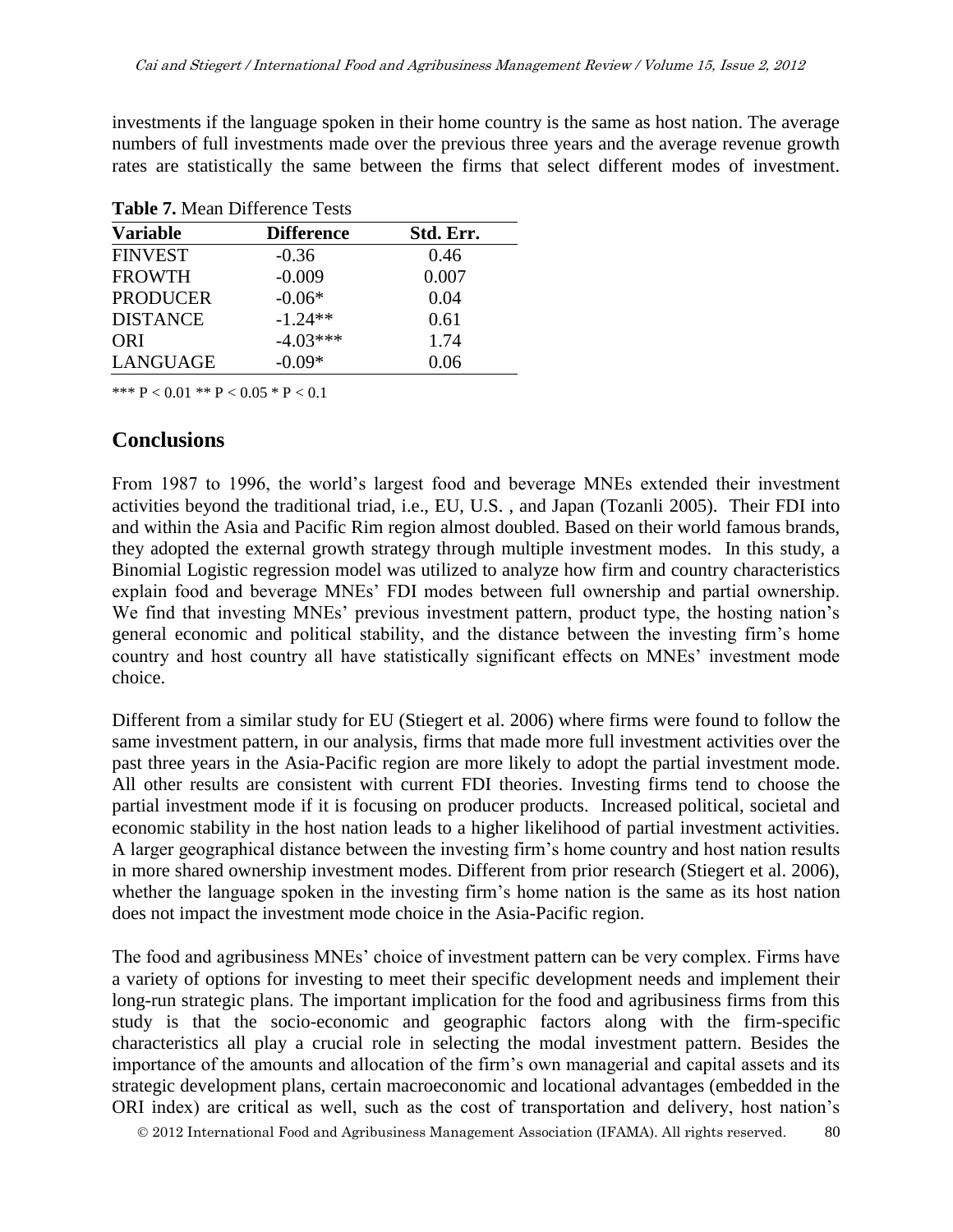economic growth, availability and cost of resources (i.e., management, labor and capital), market stability, political risks and government policies.

### **References**

- AGRODATA. 1998. Centre International de Hautes Etudes Agronomiques Mediterranéenes (CIHEAM). Montpellier.
- Buckley, P.J. and M. Casson. 1976. *The Future of the Multinational Enterprise*. London: Macmillon.
- Burch, D. and J. Goss 2005. Regionalization, Globalization, and Multinational Agribusiness: A Comparative Perspective from Southeast Asia. In R. Rama (Ed.), Multinational Agribusinesses. N.Y.: Haworth Press Inc.: 253-282
- Carter, C. and A. Yilmaz. 1999. Foreign Direct Investment (FDI) and Trade—Substitutes or Complements? An Application to the Processed Food Industry. <http://ageconsearch.umn.edu/bitstream/21665/1/sp99ca02.pdf>
- Caves, R. E. 1996. *Multinational Enterprise and Economic Analysis (Edition 2).* Cambridge University Press. Cambridge.
- Filippaios, F. and R. Rama. 2008. Globalisation or Regionalisation? The Strategies of The World's Largest Food and Beverages MNEs. *European Management Journal* 26: 59-72.
- Goldsmith, P.D., and T.L. Sporleder 1998. Analyzing Foreign Direct Investment Decisions by Food and Beverage Firms: An Empirical Model of Transaction Theory. *The Canadian Journal of Agricultural Economics* 46 (3): 329-346.
- Gopinath, M., Pick, D., and U. Vasavada. 1999. The Economics of Foreign Direct Investment and Trade with an Application to the U.S. Food Processing Industry. *American Journal of Agricultural Economics* 81:442-452.
- Henderson, D.R., P.R. Voros, and J.G. Hirschberg. 1996. Industrial Determinants of International Trade and Foreign Investment by Food and Beverage Manufacturing Firms. In Sheldon, I. M. and P. Abbott, eds., *Industrial Organization and Trade in Food Processing Industries*. Boulder: Westview Press. 197-215.
- Nakamura, M. and B. Yeung. 1994. On the Determinants of Foreign Ownership Shares: Evidence from US Firms' Joint Ventures in Japan. *Managerial and Decision Economics* 15, 95–106.
- Nakamura, M. and J. Xie. 1998. Nonverifiability, Noncontractibility and Ownership Determination Models in Foreign Direct Investment, with an Application to Foreign Operations in Japan. *International Journal of Industrial Organization* 16: 571-599.